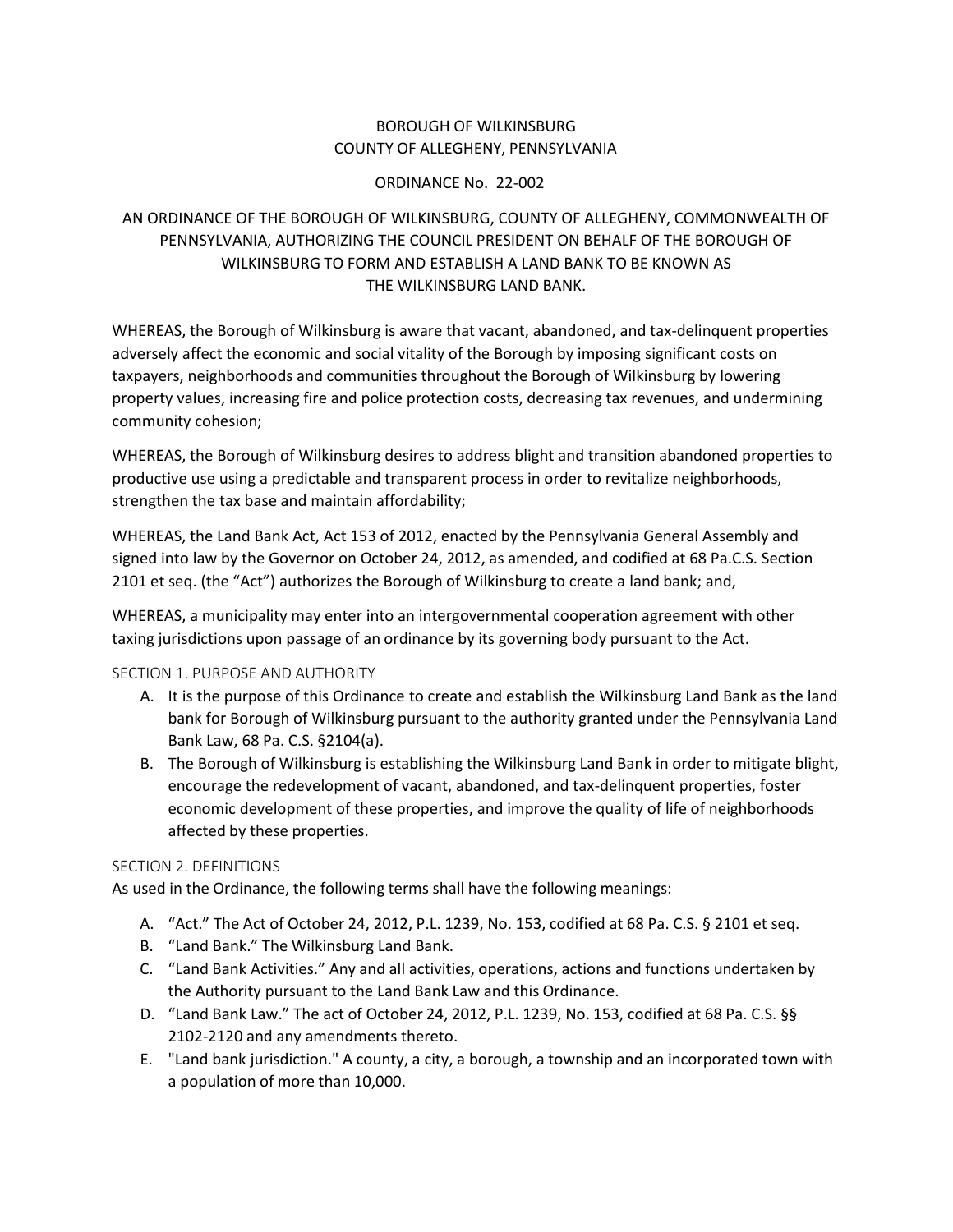- F. "Owner-Occupant." A natural person with a legal or equitable ownership in the property which was the primary residence of the person for at least three consecutive months at any point in the year preceding the date of the initial delinquency.
- G. "Person." A corporation, partnership, limited liability company, business trust, other association, government entity (other than the Commonwealth of Pennsylvania), estate, trust or natural person.
- H. "Policies." The rules, policies and procedures adopted by the Wilkinsburg Land Bank pursuant to this Ordinance and the Land Bank Law.
- I. "Real Property." Land and all structures and fixtures thereon and all estates and interests in land, including easements, covenants and leases, tax claims and liens.

# SECTION 3. POWERS OF THE LAND BANK

The Land Bank shall have all the powers conferred under the Land Bank Law, including but not limited to § 2107.

# SECTION 4. REPRESENTATION ON THE BOARD OF THE LAND BANK

The Board of the Wilkinsburg Land Bank Board shall have nine (9) voting members, consisting of the following:

- A. Wilkinsburg Borough Council President, or its designee;
- B. Wilkinsburg Borough School District President, or its designee;
- C. Allegheny County Representative as designated by the County Executive;
- D. Three (3) residents of the Borough of Wilkinsburg, one (1) from each Ward;
	- a. Of the resident members, one (1) shall not be a public official or municipal employee, and shall maintain membership with a recognized civic organization within the jurisdiction of the Borough of Wilkinsburg;
- E. Three (3) qualified professionals, such as but not limited to, lawyers, engineers, licensed real estate agents, planners and accountants.

Any person may submit recommendations to the Wilkinsburg Land Bank regarding membership of the Land Bank's Board and appointments thereto. Vacancies will be filled by submitting a written application to the Wilkinsburg Land Bank and voted on by the Board. The initial Board will consist of the following: TBD.

### SECTION 5. ACTION TAKEN BY BOARD OF THE LAND BANK

All action taken by the Board of the Land Bank must be done in compliance with §2105(h) of the Land Bank Law.

### SECTION 6. ACQUISITION OF REAL PROPERTY

- A. The Land Bank shall hold title in its own name to all Real Property it acquires.
- B. The Land Bank may acquire Real Property by any legal means, on terms and conditions and in a manner the Land Bank considers proper.
- C. If the Land Bank acquires a residential property occupied by Owner-Occupants, it shall be the Land Bank's policy to show a preference for keeping the Owner-Occupants within their homes.
- D. The Land Bank shall acquire, hold and dispose of Real Property in accordance with the Land Bank Law.